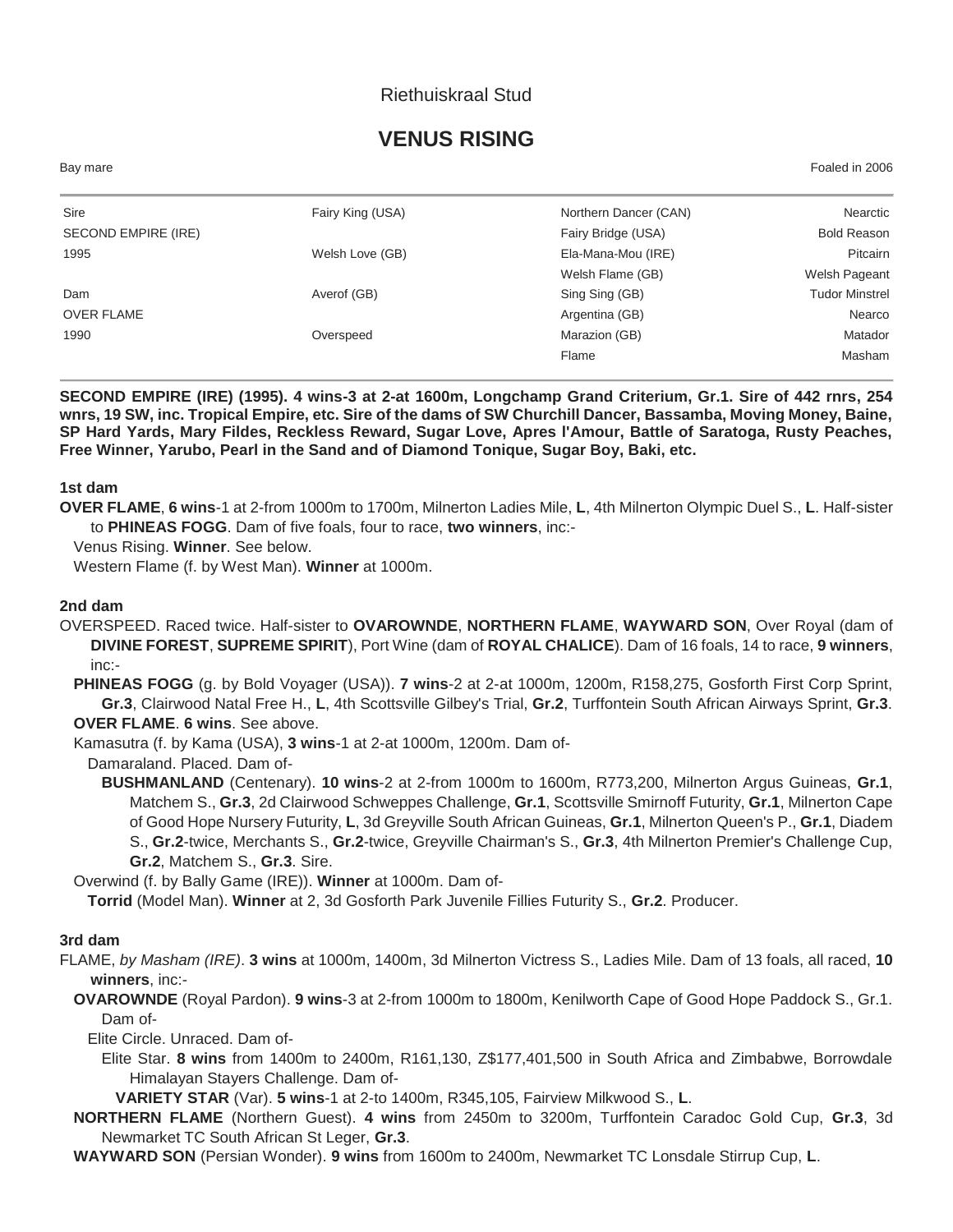Over Royal. **5 wins**-2 at 2-at 1000m, 1200m, 3d Kenilworth Sceptre S. Dam of-

**SUPREME SPIRIT** (Lords). **8 wins**-3 at 2-to 1400m, Milnerton Ladies Mile, **L**. Producer.

**DIVINE FOREST** (Jungle Cove). **6 wins**-2 at 2-from 1000m to 1600m, Greyville Poinsettia S., **L**, 2d Scottsville South African Fillies Guineas, **Gr.1**.

Astral Plane. Raced once. Dam of-

- **Angelic Guest** (Northern Guest). **6 wins**-1 at 2-at 1000m, 1100m in Zimbabwe, 2d Borrowdale Mashonaland Holdings Sprint H., **Gr.3**. Dam of-
	- **HONOUR THE GUEST** (Tilden). Champion 2YO in Zimbabwe in 2000-01. **11 wins**-3 at 2-to 1300m, R872,830, Z\$449,614 in South Africa and Zimbabwe, Clairwood Mercury Sprint, **Gr.1**.

**FIREBOLT** (Rabah). **9 wins**-3 at 2-to 1500m, R460,006 in South Africa and Mauritius, Kenilworth Cape of Good Hope Nursery, **Gr.3**, Juvenile S., **L**.

Port Wine. **2 wins**-1 at 2-at 1200m, 1400m. Dam of-

**ROYAL CHALICE** (Royal Prerogative). Horse of the Year & Champion 2YO & 3YO Colt in South Africa. **11 wins**-3 at 2-from 1000m to 2200m, R741,235, Greyville South African Guineas, **Gr.1**. Sire.

Tawny Red. **4 wins** at 1600m. Dam of-

- **SET AFIRE** (Western Winter). **12 wins**-2 at 2-from 1400m to 2000m, R1,886,162, Turffontein Horse Chestnut S., **Gr.1**.
- **RUDRA** (Parade Leader). **6 wins** from 1450m to 2000m, R3,064,670, Turffontein Summer Cup, **Gr.1**.
- **SPLENDID RED** (Best by Test). **5 wins** from 1300m to 1700m, R242,709, Newmarket TC Swazi Howe Memorial H., **L**. Dam of-
	- Cheyenne. **7 wins** at 1000m, 1150m, R331,285. Dam of-
		- **CAPTAIN CHAOS** (Captain Al). **3 wins**-2 at 2-at 1100m, 1200m, R512,600, to 2015-16, Kenilworth Cape of Good Hope Nursery, **Gr.3**.
- **AQUILA RAPAX** (Western Winter). **3 wins**-2 at 2-at 1000m, 1400m, R190,895, Turffontein Ruffian S., **L**, 2d Newmarket TC Pretty Polly S., **Gr.3**. Producer.

Nacarat. **4 wins** at 1200m, 1400m. Dam of-

**NANIA** (Western Winter). **5 wins**-3 at 2-from 1200m to 1600m, R591,048, Clairwood Thekwini S., **Gr.1**. Producer. **BRUTAL FORCE** (Western Winter). **6 wins** to 1200m, R1,844,300, to 2015-16, Turffontein Merchants H., **Gr.2**, 2d Kenilworth Cape Flying Championship, **Gr.1**.

- **RED RAY** (Western Winter). **4 wins**-3 at 2-at 1200m, 1400m, R1,428,750, Kenilworth Cape Classic, **Gr.3**, 2d South African Nursery P., **Gr.1**.
- **ADOBE PINK** (Go Deputy). **6 wins** from 1400m to 2500m, R397,125, Clairwood East Coast H., **L**, Kenilworth Sun Classique H., **L**.
- **VALOR RED** (Western Winter). **2 wins** at 1000m, 2000m, Fairview East Cape Oaks, **L**.

Red Parade. **Winner** at 1200m. Dam of-

**KINGVOLDT** (Western Winter). **4 wins**-3 at 2-at 1200m, 1400m, R562,750, to 2015-16, Kenilworth Cape of Good Hope Nursery, **Gr.3**, 3d Kenilworth Cape Guineas, **Gr.1**.

### War Lover. **Winner** at 1900m. Dam of-

**B.A. Hero** (Tara's Halls). **3 wins** from 1400m to 2400m, R151,990, 2d Kenilworth Winter Derby, **Gr.3**, 3d Kenilworth B Division H.

Firebelle. **Winner** at 1000m. Dam of-

Sacred Sun. **Winner** at 2. Dam of-

**SUMMER SEASON** (All Fired Up). **2 wins** at 2, Clairwood Hibiscus S., **L**.

Forest Flame. Unplaced. Dam of-

**SELOUS** (Silvino). **4 wins** from 1800m to 3200m, Kenilworth Chairmans H., **Gr.3**.

Overjoyed. Placed. Dam of-

**Joyful Son** (Mullineaux). **Winner** at 1400m, 3d Fairview Computaform 3YO S., **L**.

## **Race Record:**

**Winner** at 1000m in South Africa.

## **Produce Record:** Dam of three foals, all raced, **two winners**.

2011 f. Karelia, by Western Winter (USA). **Winner** at 1600m in 2014-15 in South Africa. 2012 f. Hunyani, by Horse Chestnut. **Winner** at 2 in 2014-15 in Zimbabwe. 2013 c. Arabian Sea, by Count Dubois (GB). Raced once. 2015 c. by Ideal World (USA).